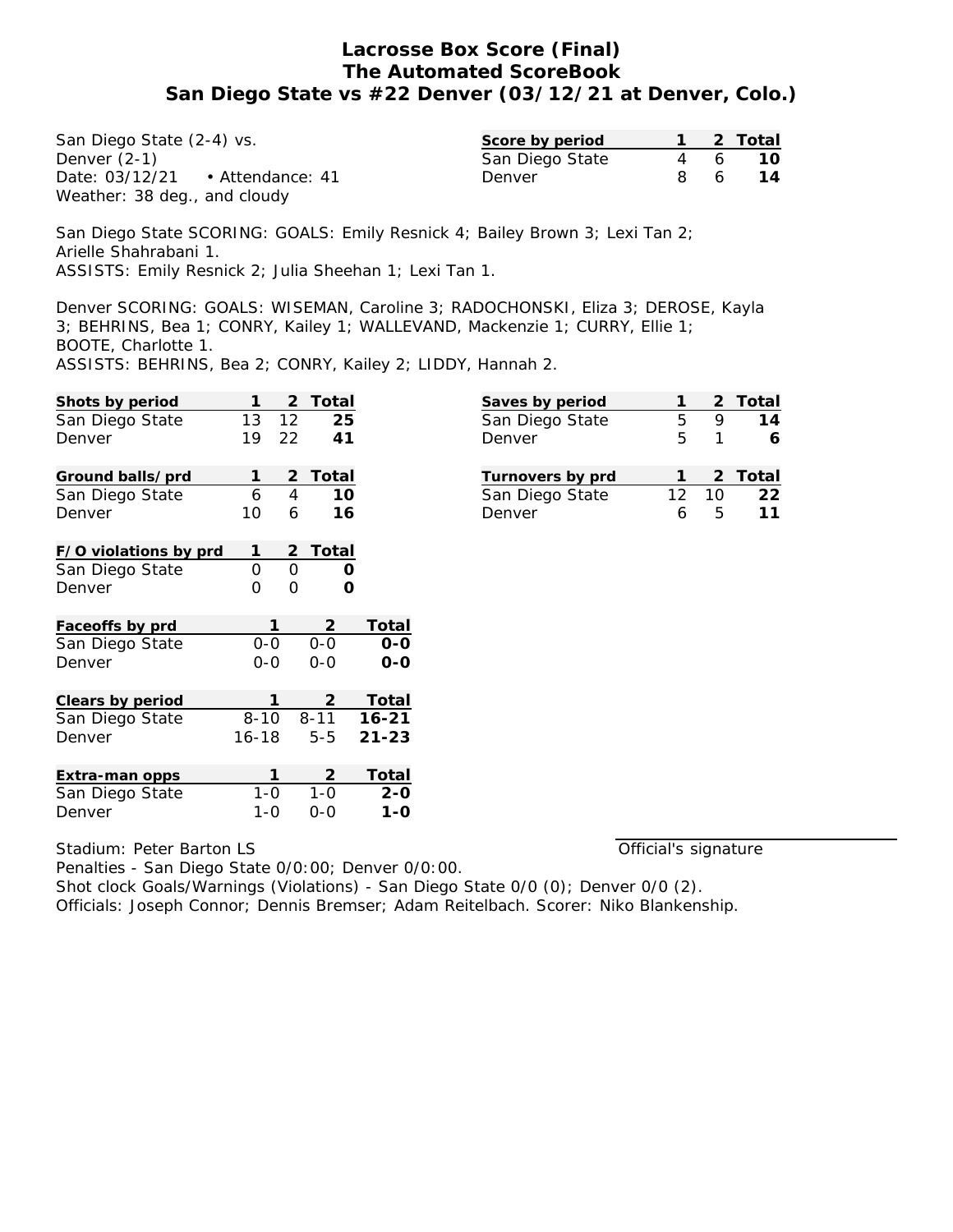| Denver         |                                 |                        |                          |                          |                          |                          |                          |                          |                |                          |                          |                |
|----------------|---------------------------------|------------------------|--------------------------|--------------------------|--------------------------|--------------------------|--------------------------|--------------------------|----------------|--------------------------|--------------------------|----------------|
| Pos $##$       |                                 | Player                 | G                        | A                        | Pts Sh                   |                          | SO GB                    |                          | Face           | TO                       | СT                       | Pens           |
| m              | $\overline{2}$                  | PALMISANO, Anna        |                          |                          |                          |                          |                          | 1                        |                |                          |                          |                |
| a              | 4                               | MORTON, Sammie         | $\qquad \qquad -$        | $\overline{\phantom{0}}$ | $\overline{\phantom{0}}$ | $\overline{\phantom{a}}$ | -                        | $\overline{\phantom{0}}$ |                | 1                        | $\overline{\phantom{a}}$ |                |
| m              | 8                               | WISEMAN, Caroline      | 3                        | $\frac{1}{2}$            | 3                        | $\overline{7}$           | 6                        | $\mathbf{1}$             |                | $\overline{a}$           | $\overline{a}$           |                |
| a              | 11                              | <b>BEHRINS, Bea</b>    | 1                        | $\overline{2}$           | 3                        | 3                        | $\overline{2}$           | $\overline{2}$           |                | $\qquad \qquad -$        | $\overline{2}$           |                |
| a              | 15                              | LIDDY, Hannah          | $\overline{a}$           | $\overline{2}$           | $\overline{2}$           | 1                        | $\overline{a}$           | $\mathbf{1}$             |                | $\overline{a}$           | 1                        |                |
| d              | 16                              | THACKER, Sam           | -                        |                          | $\overline{\phantom{0}}$ |                          | $\overline{\phantom{0}}$ | $\overline{2}$           |                | $\overline{\phantom{0}}$ | 3                        |                |
| d              | 17                              | LAMMERS, Kailee        | $\overline{\phantom{a}}$ | $\overline{\phantom{0}}$ | $\overline{\phantom{a}}$ | $\overline{\phantom{0}}$ | $\overline{a}$           | 3                        | ÷,             | $\overline{\phantom{a}}$ | 3                        | $\overline{a}$ |
| d              | 18                              | LITTLE, Molly          |                          |                          | $\overline{a}$           | $\overline{2}$           | $\overline{a}$           | $\overline{2}$           |                | 1                        | 1                        |                |
| m              | 19                              | JENKINS, Abby          | $\overline{\phantom{0}}$ |                          | -                        |                          | $\overline{a}$           |                          |                | $\overline{a}$           | $\overline{a}$           |                |
| $\overline{g}$ | 25                              | COLE, Amelia           |                          |                          | -                        |                          | $\overline{\phantom{0}}$ | $\overline{4}$           |                | 1                        | $\overline{a}$           |                |
| a              | 26                              | RADOCHONSKI, Eli       | 3                        |                          | 3                        | 6                        | 6                        |                          |                | 3                        |                          |                |
| m              | 32                              | CURRY, Ellie           | $\mathbf{1}$             | $\overline{a}$           | 1                        | $\overline{4}$           | 3                        | $\overline{\phantom{0}}$ |                | $\overline{a}$           | 1                        |                |
|                |                                 | -- Substitutes --      |                          |                          |                          |                          |                          |                          |                |                          |                          |                |
|                | 0                               | MCCAUGHEY, Bryn        | -                        |                          |                          |                          |                          |                          |                |                          |                          |                |
|                | 6                               | BOOTE, Charlotte       | 1                        | $\overline{a}$           | 1                        | $\mathbf{1}$             | 1                        | $\overline{a}$           |                |                          | 1                        |                |
|                | 9                               | DEROSE, Kayla          | 3                        |                          | 3                        | 6                        | 4                        |                          |                |                          |                          |                |
|                | 10                              | DEROSE, Taylor         | $\overline{\phantom{a}}$ |                          | $\qquad \qquad -$        | $\qquad \qquad -$        | $\qquad \qquad -$        |                          |                | $\overline{\phantom{a}}$ |                          |                |
|                | 12                              | DEROSE, Gracie         | $\overline{\phantom{0}}$ |                          | $\overline{\phantom{0}}$ |                          | $\qquad \qquad -$        |                          |                |                          |                          |                |
|                | 13                              | KIPP, Sloane           | $\overline{\phantom{0}}$ |                          | $\overline{a}$           | 2                        | 1                        | $\overline{a}$           |                | $\overline{\phantom{0}}$ |                          |                |
|                | 24                              | GILBERT, Julia         | $\overline{a}$           |                          | -                        | $\overline{2}$           | 1                        | $\overline{\phantom{0}}$ |                | $\overline{\phantom{0}}$ |                          |                |
|                | 31                              | WALLEVAND, Mack        | 1                        | $\overline{a}$           | 1                        | 4                        | $\overline{2}$           |                          |                |                          |                          |                |
|                | 45                              | HOCH-BULLEN, Qui       | $\qquad \qquad -$        | $\overline{\phantom{a}}$ | $\overline{\phantom{a}}$ | $\overline{\phantom{a}}$ | $\overline{\phantom{0}}$ | $\overline{\phantom{a}}$ | $\overline{a}$ | 1                        | $\overline{\phantom{a}}$ |                |
|                | 50                              | CONRY, Kailey          | 1                        | $\overline{2}$           | 3                        | 3                        | $\overline{2}$           | $\overline{\phantom{0}}$ |                | $\overline{2}$           | $\overline{\phantom{a}}$ |                |
|                | 88                              | LEWIS, Chloe           | $\overline{\phantom{0}}$ |                          |                          |                          |                          |                          |                |                          |                          |                |
|                |                                 | Totals                 | 14                       | 6                        | 20                       | 41                       | 28                       | 16                       | $0 - 0$        | 11                       | 13                       | $0 - 0:00$     |
| #              |                                 | Minutes<br>Goalkeepers |                          |                          | GА                       | W/L                      |                          | Saves                    |                |                          |                          |                |
| 25             |                                 | 49:05                  |                          |                          | 8                        | W                        |                          |                          | 5              |                          |                          |                |
|                | COLE, Amelia<br>88 LEWIS, Chloe |                        | 10:55                    |                          | $\overline{2}$           |                          |                          |                          | 1              |                          |                          |                |
|                |                                 |                        |                          |                          |                          |                          |                          |                          |                |                          |                          |                |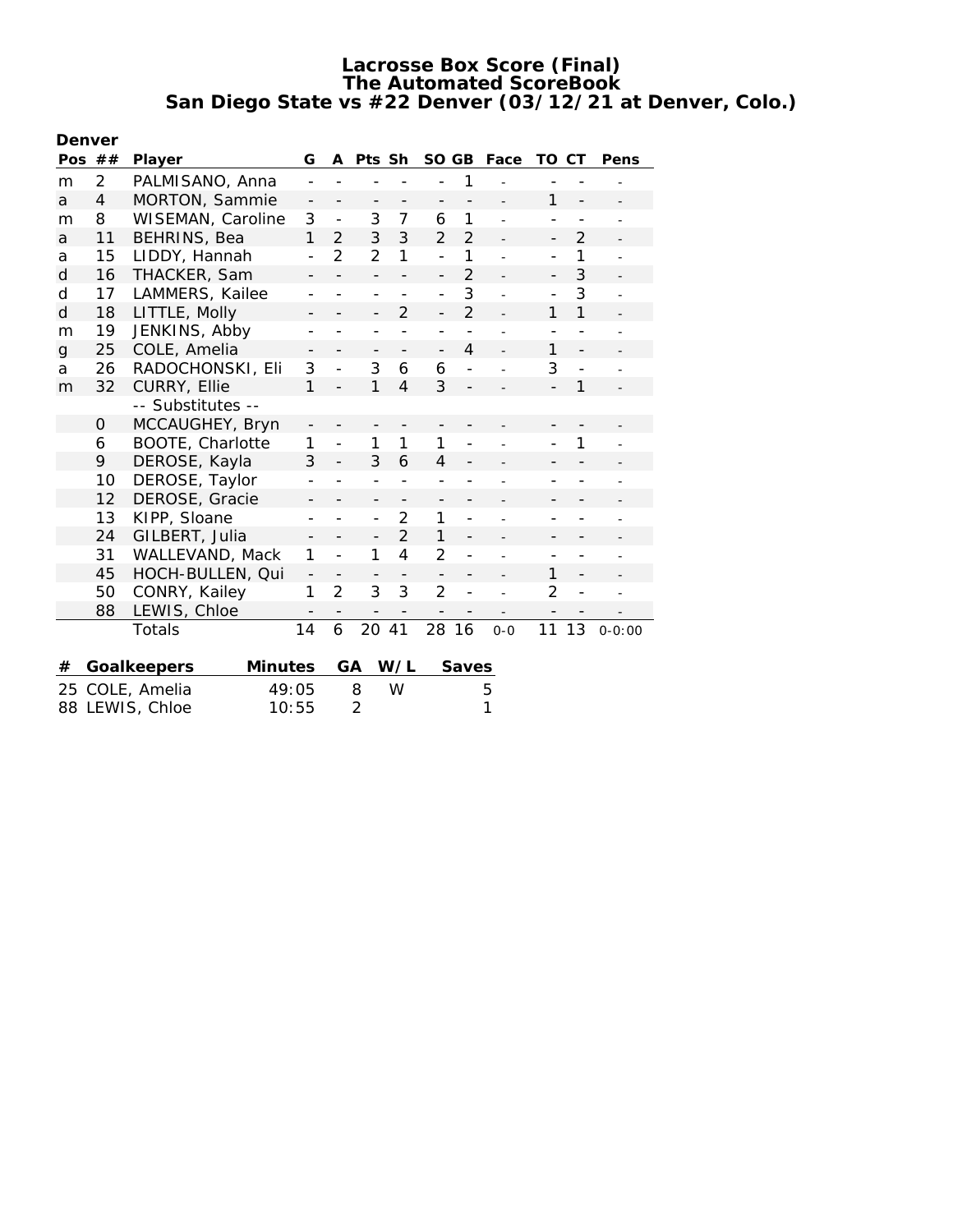**San Diego State**

| Pos | ##                         | G<br>Player            |                          | A              | Pts Sh                   |                | SO GB                    |                          | Face           | TO                       | <b>CT</b>                | Pens                     |
|-----|----------------------------|------------------------|--------------------------|----------------|--------------------------|----------------|--------------------------|--------------------------|----------------|--------------------------|--------------------------|--------------------------|
| a   | 2                          | Julia Sheehan          |                          |                | 1                        |                |                          |                          |                | 1                        |                          |                          |
| m   | 6                          | Makenna Nichols        |                          |                |                          |                |                          |                          |                | 1                        | $\overline{a}$           |                          |
| d   | 8                          | Annie Jubb             |                          |                |                          |                |                          |                          |                | 1                        | $\overline{\phantom{a}}$ |                          |
| m   | 12                         | <b>Emily Resnick</b>   | 4                        | $\overline{2}$ | 6                        | 7              | $\overline{4}$           | 1                        |                | $\overline{\phantom{a}}$ | $\overline{\phantom{a}}$ | $\overline{\phantom{0}}$ |
| m   | 15                         | Taylor Sullivan        | -                        |                |                          | 1              | 1                        |                          |                | 1                        |                          |                          |
| m   | 18                         | Cailin Young           |                          |                | -                        | $\mathfrak{D}$ | $\overline{\phantom{0}}$ | 3                        |                | 4                        |                          |                          |
| a   | 20                         | Camdyn O'Donnell       | $\overline{a}$           |                | $\overline{\phantom{0}}$ | $\overline{2}$ | $\overline{2}$           | $\overline{a}$           |                | 1                        |                          |                          |
| d   | 24                         | Gabbie Garrison        | $\overline{\phantom{0}}$ |                | $\overline{\phantom{a}}$ |                | $\overline{a}$           | $\mathbf{1}$             |                | $\overline{2}$           | $\overline{a}$           |                          |
| m   | 30                         | <b>Bailey Brown</b>    | 3                        | $\overline{a}$ | 3                        | 4              | 3                        | 1                        |                | 4                        | 1                        |                          |
| g   | 36                         | Katy Sharretts         | -                        |                | -                        |                | $\overline{\phantom{0}}$ | $\overline{2}$           |                | $\overline{\phantom{a}}$ | 1                        |                          |
| d   | 38                         | Shelby Hook            | -                        |                | $\qquad \qquad -$        |                | $\overline{\phantom{0}}$ |                          |                | $\overline{\phantom{0}}$ |                          |                          |
| a   | 39                         | Lexi Tan               | $\overline{2}$           | 1              | 3                        | 5              | $\overline{2}$           |                          |                | 1                        |                          |                          |
|     |                            | -- Substitutes --      |                          |                |                          |                |                          |                          |                |                          |                          |                          |
|     | 3                          | Avonna Usher           |                          |                |                          |                |                          |                          |                |                          |                          |                          |
|     | 5                          | Caitlin Jones          |                          |                |                          | $\overline{2}$ | 2                        |                          |                | 4                        | $\overline{\phantom{0}}$ |                          |
|     | 9                          | Mia Kohn               | -                        |                |                          |                | $\overline{a}$           |                          |                |                          |                          |                          |
|     | 14                         | Maggie Marion          | -                        |                |                          |                | $\overline{a}$           | 1                        |                |                          |                          |                          |
|     | 19                         | Lindsey Gierke         |                          |                |                          |                |                          | 1                        |                |                          |                          |                          |
|     | 22                         | Courtney Robinson      |                          |                |                          | 1              | 1                        |                          |                |                          |                          |                          |
|     | 25                         | Katie Wozencroft       |                          |                |                          |                | $\overline{a}$           |                          |                |                          | -                        |                          |
|     | 33                         | Arielle Shahrabani     | 1                        | $\overline{a}$ | 1                        | 1              | 1                        | $\overline{\phantom{a}}$ | $\overline{a}$ | 2                        | $\overline{\phantom{0}}$ |                          |
|     |                            | Totals                 | 10                       | $\overline{4}$ | 14                       | 25             | 16                       | 10                       | $0 - 0$        | 22                       | $\overline{2}$           | $0 - 0:00$               |
|     |                            |                        |                          |                |                          |                |                          |                          |                |                          |                          |                          |
| #   |                            | Minutes<br>Goalkeepers |                          |                | GA                       | W/L            |                          | <b>Saves</b>             |                |                          |                          |                          |
|     | 36 Katy Sharretts<br>60:00 |                        |                          |                | 14                       | L              |                          |                          | 14             |                          |                          |                          |